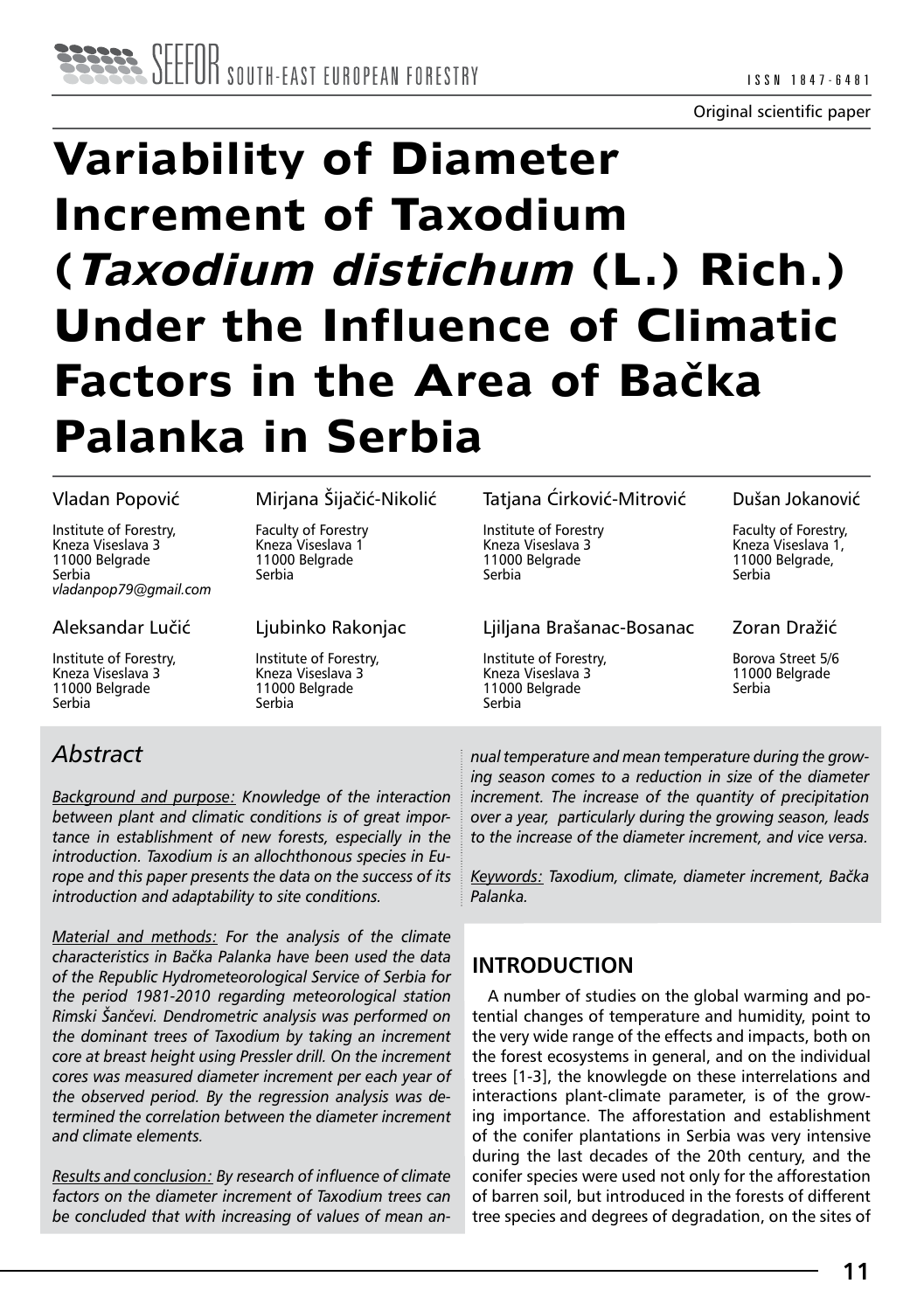the different production characteristics. The influence of some climatic factors on the diameter and height increment of some tree species studied Fritts [4-7], La Marche [8], Wimmer and Grabner [9], Kilgore and Telewski [10], Zafirov [11], Tokar and Krekulova [12] and in Serbia Koprivica and Matović [13], Vukin and Isajev [14], and Radošević and Vilotić [15] and others.

The main task of this paper is to analyze climate elements and Thornthwaite's climate index, current diameter increment of Taxodium trees from seed stands near Bačka Palanka, the analysis of the influences of the pluviometric regime and climate index on the current diameter increment of Taxodium over the period 1981-2010.

## **MATERIAL AND METHOD**

Only by using the multi-annual climate data, obtained by the meteorological measurements, can the current climate condition be validly estimated. For the purposes of analyzing climate characteristics and change in Bačka Palanka, were used the data of Republic Hydrometeorological Service of Serbia for the period 1981-2010, regarding the meteorological station Rimski Šančevi (situated at latitude 45 ° 20 'N and longitude 19 ° 51' E) i.e. the arithmetic means of the series of the available data, sorted by time and area [16]. Seed stand of Taxodium is 70 years old, located in Forest management unit "Palanačke ade- Čipski poloj " section 11, department a, which manages the Forest Enterprise (FE) Novi Sad, Forest Administration Bačka Palanka.

The pluviometric regime and air temperature were analyzed and the climate index was determined for each year of the observed period by using Thornthwaite's method [17, 18]. By using the complex calculation method, which is now presented by the special computer program, based on the average monthly air temperature and the average monthly quantities of precipitation, taking into account the latitude at which the observed site is located and the duration of daylight, the calorific index (*i*) and the annual calorific index (*I*) are determined first, and then, by applying the special logarithmic nomograms the uncorrected potential evapotranspiration (*PE*) is calculated, while, by the subsequent calculation process, the actual evapotranspiration (*SE*) and the water loss in the soil (*M*).

The final results refer to the humidity index (*I h*), aridity index (*I a* ), and climate index (*I c* ), based on which, by using the classification prescribed by this method, the character of the climate for the observed area is determined. The climate index calculated in this way is the result of the basic climate factors (temperature and precipitation regime), coupled with the basic orographic elements (geographic coordinates of the observed site and duration of daylight).

Mean stand diameter in this artificially established stand is 51.7 cm. Dendrometric analysis was done on the dominant trees of Taxodium whose mean diameter is 67.7 cm. From twenty trees that are in the category of 20% of the thickest were taken the increment cores at breast height using Pressler drill. On the increment cores was measured diameter increment per each year of the observed period that was 30 years (1981-2010).

By the comparative analysis and statistical data procession (regression analysis), the correlation between the diameter increment and climate characteristics was determined (Computer Software Statgraph 6.0). It is given the graphic presentation of the climate indices, quantity of precipitation during a year and in the growing season (April-September), the mean annual temperature, mean temperature during the growing season (April-September) and the diameter increment of Taxodium in the observed period.

# **RESULTS AND DISCUSSION**

## **Research facility**

The researches were conducted in artificially established Taxodium stand aged 70, which is located near Bačka Palanka. The stand is located in the Forest management unit "Palanačke ade- čipski poloj", in Departmant 11a, at the altitude ranging from 76 to 80 meters above the sea level, on flat ground, with no clear exposure, on fluvisol soil type. It belongs to the coeno-ecological group of forest types of white willow and poplar (Salicion albae) on undeveloped, semigley soil.

## **Climate elements**

Heat and humidity, along with other environmental factors, directly influence height, diameter and volume tree increment and stands in general, as well as the quality of wood volume. If the environmental conditions are the same, the quantity of wood volume, which can be produced by the forest vegetation, and the technical value of it, depend upon the variation of some basic climate factors [19].

#### **Air temperature over the period 1981-2010**

Air temperature is one of the most important climate parameters. Based on the processed data obtained by the Republic Hydrometeorological Service of the Republic of Serbia, the data on air temperature in the observed period (from 1981 to 2010) for the Rimski Šančevi Weather Station are presented in Table 1.

The average annual air temperature over the observed period is 11.4 °C, whereas the average air temperature during the growing season is 18.3 °C. In the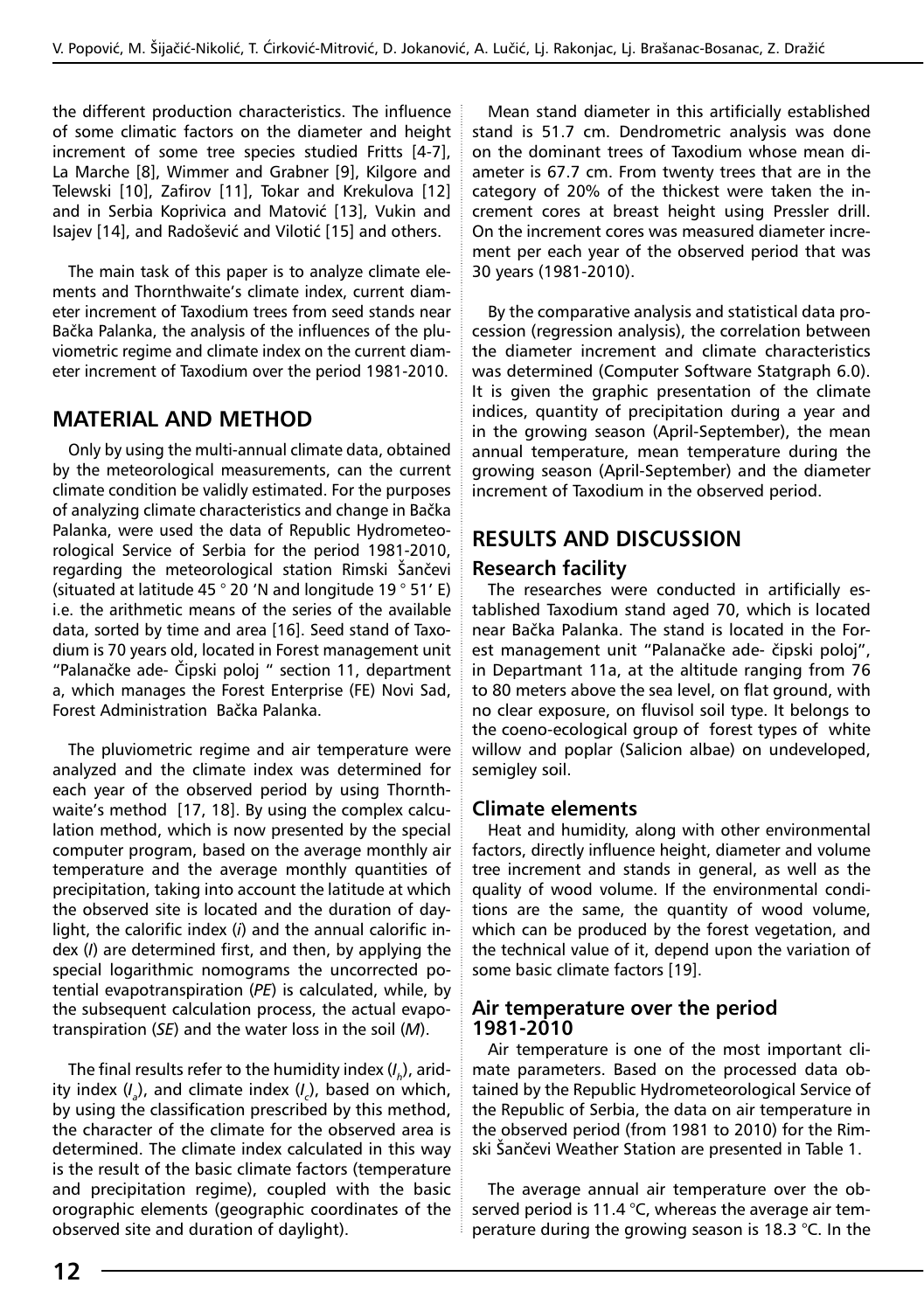hottest month of the year, July, the average air temperature is 21.9 °C, while in the coldest month of the year, January, it is 0.2 °C.

The average annual temperature in the observed period ranges from 10.1 °C (in 1981) to 13 °C (in ).

#### *TABLE 1*

| The average monthly and annual air temperatures in Bačka Palanka area (°C), over the period 1981-2010 |  |  |  |
|-------------------------------------------------------------------------------------------------------|--|--|--|
|                                                                                                       |  |  |  |

| Year  | $\mathsf{I}$ | $\mathsf{I}\mathsf{I}$ | Ш      | ${\sf IV}$ | $\vee$ | VI   | VII  | VIII | ${\sf IX}$ | $\boldsymbol{\mathsf{X}}$ | XI   | XII    | Aver. |
|-------|--------------|------------------------|--------|------------|--------|------|------|------|------------|---------------------------|------|--------|-------|
| 1981  | $-3.1$       | 1.3                    | 9.1    | 11.0       | 16.2   | 20.3 | 20.4 | 20.4 | 17.5       | 12.9                      | 4.8  | 1.7    | 11.0  |
| 1982  | $-1.6$       | $-0.7$                 | 5.4    | 8.0        | 17.9   | 20.8 | 21.1 | 20.7 | 20.1       | 13.1                      | 5.6  | 4.2    | 11.2  |
| 1983  | 3.9          | 0.8                    | 7.9    | 14.0       | 18.1   | 19.1 | 22.7 | 21.3 | 16.6       | 10.7                      | 2.5  | 0.9    | 11.5  |
| 1984  | 1.1          | 0.5                    | 5.0    | 10.6       | 16.1   | 18.3 | 19.3 | 20.0 | 18.0       | 13.2                      | 6.2  | 0.2    | 10.7  |
| 1985  | $-5.5$       | $-4.8$                 | 4.8    | 11.9       | 18.2   | 17.2 | 21.5 | 21.1 | 16.8       | 10.1                      | 4.4  | 5.5    | 10.1  |
| 1986  | 1.6          | $-3.0$                 | 4.3    | 13.8       | 18.6   | 19.1 | 19.7 | 22.0 | 17.1       | 11.1                      | 5.3  | $-0.2$ | 10.8  |
| 1987  | $-3.9$       | 1.2                    | $-0.2$ | 11.2       | 14.7   | 20.2 | 23.5 | 19.3 | 20.1       | 12.2                      | 7.1  | 2.1    | 10.6  |
| 1988  | 3.5          | 3.8                    | 5.5    | 10.3       | 17.1   | 19.8 | 23.7 | 22.4 | 17.2       | 11.1                      | 0.3  | 2.3    | 11.4  |
| 1989  | $-0.3$       | 4.7                    | 9.4    | 13.9       | 15.5   | 17.8 | 21.9 | 21.1 | 16.5       | 11.8                      | 4.8  | 2.5    | 11.6  |
| 1990  | 0.6          | 5.8                    | 9.4    | 11.1       | 17.5   | 19.9 | 21.4 | 21.6 | 15.1       | 12.4                      | 6.9  | 1.3    | 11.9  |
| 1991  | 1.0          | $-2.6$                 | 8.1    | 9.6        | 12.8   | 19.9 | 21.8 | 20.1 | 17.7       | 10.2                      | 6.6  | $-1.7$ | 10.3  |
| 1992  | 1.0          | 3.2                    | 6.7    | 12.6       | 17.2   | 20.1 | 22.0 | 25.9 | 17.3       | 11.6                      | 7.1  | 0.5    | 12.1  |
| 1993  | $-0.2$       | $-1.9$                 | 4.3    | 11.2       | 19.1   | 19.9 | 21.5 | 22.0 | 16.6       | 13.1                      | 2.3  | 3.3    | 10.9  |
| 1994  | 2.7          | 2.1                    | 8.9    | 11.7       | 17.0   | 20.1 | 23.5 | 23.0 | 20.3       | 10.0                      | 6.6  | 2.1    | 12.3  |
| 1995  | $-0.1$       | 6.5                    | 5.7    | 11.2       | 15.8   | 19.0 | 23.3 | 20.3 | 15.4       | 12.0                      | 3.2  | 1.7    | 11.2  |
| 1996  | $-1.1$       | $-2.4$                 | 2.2    | 11.6       | 18.1   | 20.6 | 20.0 | 20.8 | 13.1       | 11.6                      | 8.5  | 0.5    | 10.3  |
| 1997  | $-1.4$       | 3.3                    | 5.5    | 7.5        | 17.7   | 20.7 | 20.1 | 20.2 | 16.0       | 8.5                       | 6.5  | 3.0    | 10.6  |
| 1998  | 3.2          | 5.2                    | 4.0    | 13.2       | 16.1   | 21.5 | 21.6 | 21.7 | 15.7       | 12.7                      | 4.2  | $-3.8$ | 11.3  |
| 1999  | 0.8          | 1.7                    | 8.0    | 12.7       | 16.9   | 20.1 | 21.2 | 21.3 | 18.9       | 11.6                      | 4.1  | 1.1    | 11.5  |
| 2000  | $-1.8$       | 3.9                    | 6.8    | 14.7       | 18.5   | 22.0 | 22.2 | 24.3 | 17.2       | 13.9                      | 10.4 | 3.3    | 13.0  |
| 2001  | 3.0          | 4.1                    | 10.2   | 10.9       | 17.8   | 18.0 | 21.8 | 22.4 | 15.1       | 14.1                      | 3.6  | -3.4   | 11.5  |
| 2002  | 0.2          | 6.7                    | 8.6    | 11.1       | 19.1   | 22.0 | 23.5 | 21.5 | 16.4       | 12.1                      | 9.5  | 0.5    | 12.6  |
| 2003  | $-1.9$       | $-4.5$                 | 5.6    | 11.3       | 20.6   | 24.2 | 22.4 | 24.3 | 16.6       | 9.8                       | 7.7  | 2.1    | 11.5  |
| 2004  | $-1.2$       | 2.4                    | 6.4    | 12.0       | 15.0   | 19.5 | 22.1 | 21.4 | 15.9       | 13.5                      | 6.5  | 2.6    | 11.3  |
| 2005  | 0.1          | $-3.7$                 | 4.3    | 11.8       | 17.2   | 19.4 | 21.4 | 19.5 | 17.3       | 11.6                      | 5.3  | 2.1    | 10.5  |
| 2006  | $-1.3$       | 0.9                    | $5.7$  | 12.7       | 16.5   | 19.7 | 23.6 | 19.7 | 18.0       | 13.3                      | 7.6  | 2.8    | 11.6  |
| 2007  | 6.1          | 5.8                    | 8.9    | 13.4       | 18.5   | 22.1 | 23.3 | 22.7 | 14.6       | 10.6                      | 3.9  | 0.0    | 12.5  |
| 2008  | 1.9          | 4.8                    | 7.9    | 13.0       | 18.4   | 21.9 | 21.7 | 22.2 | 15.7       | 13.2                      | 7.9  | 3.7    | 12.7  |
| 2009  | $-1.5$       | 2.2                    | 6.8    | 14.6       | 18.6   | 19.6 | 22.8 | 23.0 | 19.3       | 11.7                      | 8.3  | 3.5    | 12.4  |
| 2010  | $-0.6$       | 1.9                    | 6.8    | 12.3       | 17.0   | 20.2 | 23.1 | 21.9 | 16.1       | 9.1                       | 9.5  | 0.8    | 11.5  |
| Aver. | 0.2          | 1.6                    | 6.4    | 11.8       | 17.3   | 20.1 | 21.9 | 21.6 | 16.9       | 11.8                      | 5.9  | 1.5    | 11.4  |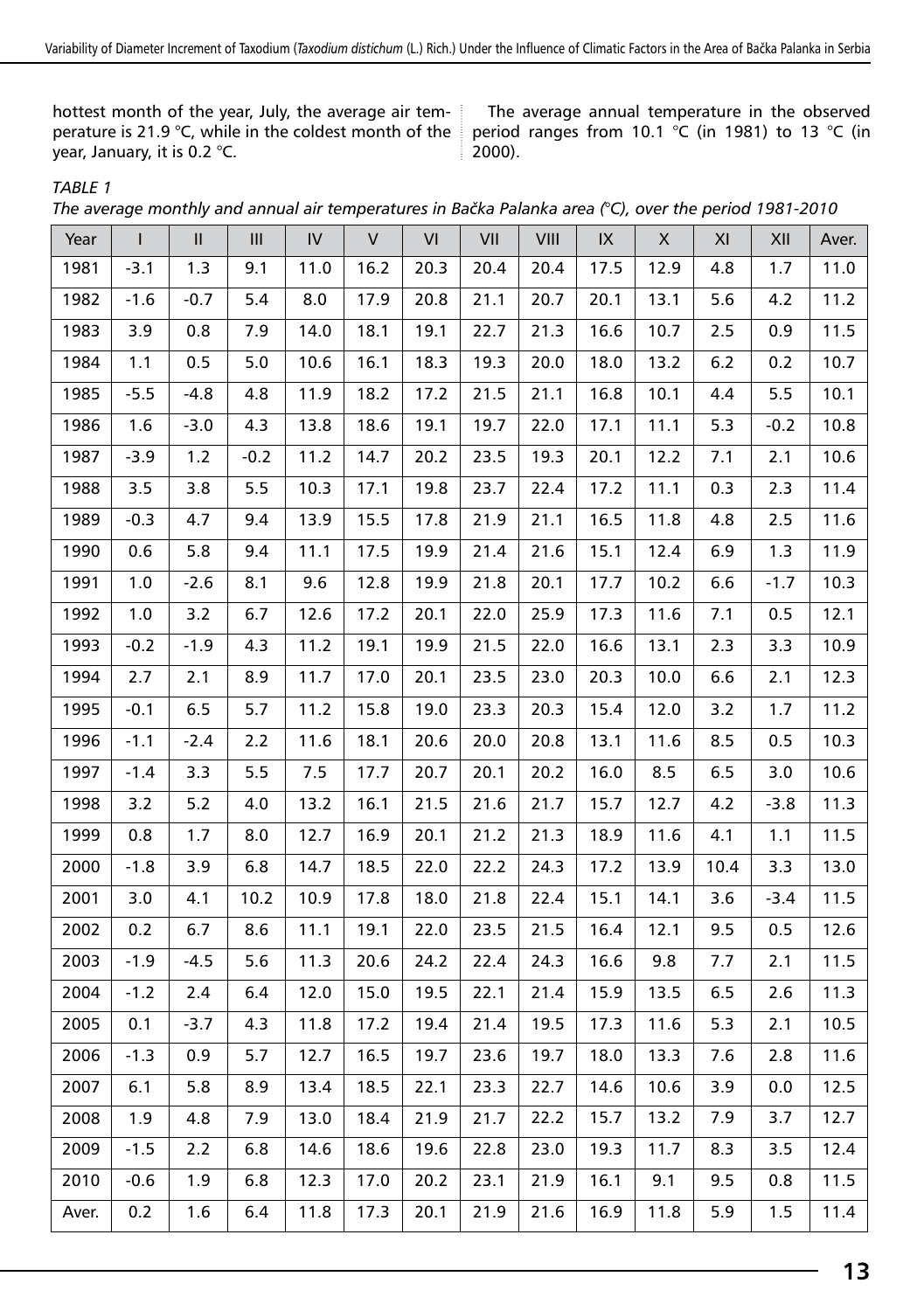#### **Precipitation regime over the period 1981-2010**

The data on the pluviometric regime are presented in the Table 2. The annual quantity of precipitation in Bačka palanka area over the observed period is 647.3 mm of rainfall, and it ranges from 287,8 mm (in 2000) to 938,4 mm (in 1999). During the growing season (April-September), the average quantity of precipitation is 379.0 mm, which accounts for 58.6% of the total annual precipitation. The month with the greatest number of rainy days is June, with 91.4 mm of rainfall, and the month with the smallest number of rainy days is February, with 31.4 mm of rainfall.

#### **Hydrological balance determined by using Thornthwaite's method**

The climate (hydrological) index according to Thornthwaite's method [17, 18], is one of the most comprehensive climate summary of some forest area. It is one of the indirect calculation methods for determination of hydrological balance and climate type. This method is, above all, frequently applied during the studies in forestry science, since it gives the greatest number of data on plant life [20, 21], such as the quantity of spare water in the soil (*R*, in mm) during the season when there is an excess of it *V* (mm), and during the season when there is a lack of it *M* (mm). Thornthwaite introduced the term potential evapotranspira-

#### *TABLE 2*

| Monthly and annual sums of precipitation in Bačka palanka area (mm), over the period 1981-2010 |  |  |  |
|------------------------------------------------------------------------------------------------|--|--|--|
|                                                                                                |  |  |  |

| Year  | I     | $\mathsf{I}$ | III   | IV    | V     | VI    | VII   | VIII  | IX    | X     | XI    | XII   | Aver.  |
|-------|-------|--------------|-------|-------|-------|-------|-------|-------|-------|-------|-------|-------|--------|
| 1981  | 35.8  | 18.4         | 117.1 | 39.6  | 38.0  | 204.5 | 20.4  | 63.2  | 85.9  | 63.7  | 45.1  | 99.3  | 831.0  |
| 1982  | 26.3  | 16.3         | 66.8  | 67.7  | 22.7  | 69.7  | 59.0  | 58.9  | 9.5   | 48.6  | 25.8  | 62.7  | 534.0  |
| 1983  | 43.4  | 19.7         | 23.4  | 31.9  | 35.9  | 87.6  | 58.1  | 34.3  | 75.3  | 27.6  | 18.7  | 23.3  | 479.2  |
| 1984  | 66.5  | 35.3         | 13.1  | 38.5  | 107.7 | 47.4  | 98.1  | 42.4  | 30.4  | 56.2  | 49.4  | 16.7  | 601.7  |
| 1985  | 30.2  | 63.7         | 65.0  | 42.6  | 83.2  | 77.8  | 29.0  | 80.0  | 10.9  | 11.3  | 70.3  | 17.6  | 581.6  |
| 1986  | 52.0  | 47.5         | 37.5  | 56.9  | 50.8  | 50.4  | 77.1  | 40.0  | 4.3   | 42.0  | 6.7   | 16.1  | 481.3  |
| 1987  | 101.8 | 2.3          | 63.1  | 80.8  | 175.7 | 62.0  | 31.6  | 50.5  | 5.5   | 11.9  | 83.2  | 29.7  | 698.1  |
| 1988  | 36.2  | 42.7         | 94.2  | 56.8  | 25.9  | 64.6  | 20.1  | 17.1  | 55.3  | 12.1  | 20.0  | 25.2  | 470.2  |
| 1989  | 6.5   | 8.6          | 35.2  | 82.1  | 66.2  | 92.5  | 11.1  | 72.4  | 30.0  | 32.5  | 50.0  | 19.9  | 507.0  |
| 1990  | 6.3   | 35.4         | 33.3  | 34.2  | 17.9  | 69.8  | 28.4  | 14.7  | 52.0  | 52.8  | 38.8  | 67.1  | 450.7  |
| 1991  | 15.1  | 23.3         | 46.9  | 46.6  | 76.5  | 71.5  | 192.9 | 47.4  | 35.7  | 110.7 | 75.4  | 20.7  | 762.7  |
| 1992  | 7.0   | 22.2         | 3.3   | 30.9  | 39.0  | 106.1 | 21.6  | 0.2   | 32.1  | 142.6 | 84.9  | 43.9  | 533.8  |
| 1993  | 15.3  | 5.3          | 52.9  | 30.1  | 39.4  | 40.2  | 41.6  | 35.7  | 38.2  | 19.6  | 68.2  | 87.4  | 473.9  |
| 1994  | 41.4  | 33.6         | 31.8  | 53.5  | 71.1  | 101.4 | 31.8  | 44.7  | 42.6  | 58.5  | 25.4  | 33.5  | 569.3  |
| 1995  | 75.1  | 51.3         | 42.8  | 54.0  | 60.1  | 108.8 | 4.1   | 75.9  | 101.8 | 0.6   | 39.6  | 64.2  | 678.3  |
| 1996  | 46.3  | 34.5         | 29.8  | 25.2  | 90.0  | 79.1  | 83.9  | 112.8 | 119.2 | 33.1  | 94.5  | 65.9  | 814.3  |
| 1997  | 44.1  | 46.6         | 32.2  | 75.2  | 17.4  | 62.0  | 123.2 | 124.6 | 30.3  | 92.2  | 34.6  | 81.7  | 764.1  |
| 1998  | 67.5  | 0.9          | 22.6  | 39.8  | 64.1  | 103.7 | 123.8 | 82.3  | 76.9  | 79.0  | 66.5  | 27.9  | 755.0  |
| 1999  | 42.2  | 47.8         | 11.1  | 61.2  | 76.2  | 91.0  | 209.1 | 28.2  | 76.9  | 52.4  | 103.8 | 138.5 | 938.4  |
| 2000  | 15.7  | 8.1          | 31.7  | 24.6  | 40.4  | 31.5  | 29.7  | 6.4   | 15.5  | 6.9   | 23.4  | 53.9  | 287.8  |
| 2001  | 38.4  | 28.6         | 75.9  | 156.0 | 78.6  | 237.4 | 80.4  | 29.5  | 160.1 | 14.7  | 71.4  | 27.6  | 998.6  |
| 2002  | 7.5   | 28.4         | 10.1  | 30.4  | 84.7  | 27.5  | 35.0  | 53.8  | 47.5  | 91.7  | 23.7  | 41.6  | 481.9  |
| 2003  | 49.2  | 21.5         | 8.9   | 9.2   | 21.9  | 30.7  | 61.5  | 30.4  | 83.3  | 142.3 | 29.0  | 21.3  | 509.2  |
| 2004  | 53.4  | 43.3         | 17.8  | 118.6 | 87.9  | 97.4  | 65.1  | 39.3  | 50.1  | 86.1  | 142.9 | 33.8  | 835.7  |
| 2005  | 30.2  | 41.6         | 40.1  | 33.0  | 38.1  | 135.8 | 122.5 | 133.9 | 67.0  | 7.1   | 19.6  | 66.5  | 735.4  |
| 2006  | 30.5  | 43.5         | 72.5  | 66.0  | 70.1  | 104.3 | 30.9  | 124.9 | 23.8  | 17.6  | 17.1  | 39.8  | 641.0  |
| 2007  | 47.7  | 50.7         | 78.8  | 0.0   | 99.4  | 71.1  | 38.8  | 79.6  | 78.8  | 101.4 | 119.5 | 32.8  | 798.6  |
| 2008  | 25.4  | 7.6          | 42.8  | 21.9  | 46.2  | 115.9 | 41.6  | 14.0  | 93.6  | 18.4  | 57.5  | 43.1  | 528.0  |
| 2009  | 40.8  | 47.3         | 34.6  | 3.6   | 50.4  | 127.2 | 58.1  | 19.1  | 13.1  | 81.9  | 63.1  | 97.4  | 636.6  |
| 2010  | 76.0  | 65.7         | 38.7  | 63.7  | 113.7 | 171.8 | 99.0  | 168.5 | 67.7  | 66.6  | 46.5  | 64.0  | 1041.9 |
| Aver. | 39.1  | 31.4         | 42.5  | 49.2  | 63.0  | 91.4  | 64.3  | 57.5  | 53.8  | 52.7  | 53.8  | 48.8  | 647.3  |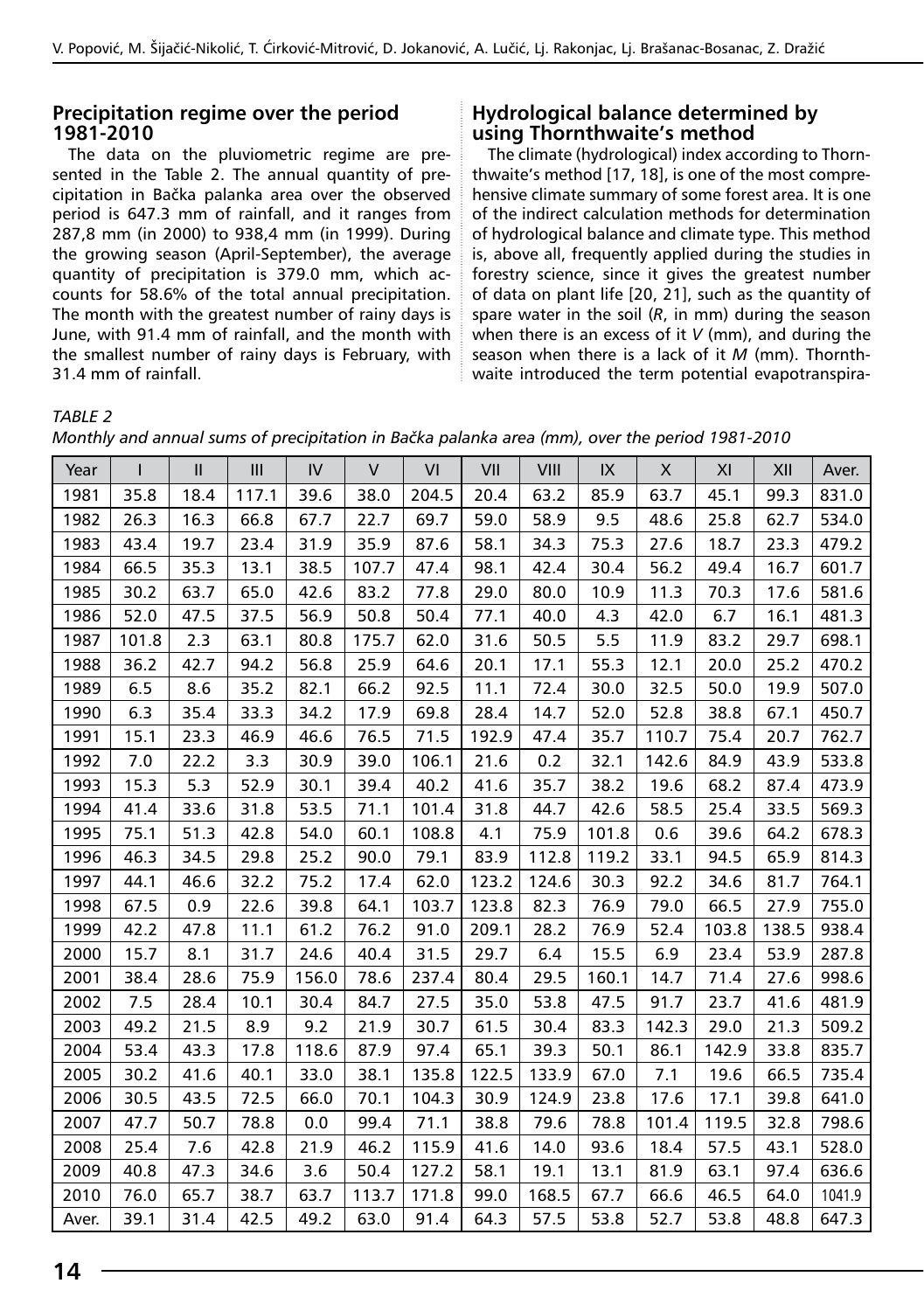tion (*PE*). The uncorrected potential evapotranspiration (*PE*) refers to the quantity of water which would evaporate from the soil under the certain temperature conditions, when it reaches the optimal humidity, i.e. 100 mm of water up to 100 cm depth, throughout a whole year, i.e. 100 l•m<sup>-2</sup>. It is equal to 603 mm over the observed period 1981-2010. Since evapotranspiration depends not only on the energy-temperature characteristics, but on the latitude of a certain area as well, the uncorrected potential evapotranspiration is corrected, and thereby the second parameter, the corrected potential evapotranspiration (*PE*) is determined. It is equal to 722 mm in Bačka Palanka area. The actual evapotranspiration (*AE*) is the real quantity

of water which is released by transpiration from the plant or evaporates from the soil when it reaches the optimal humidity. It depends on both the energy-temperature conditions and the quantity of precipitation, and in this instance it is equal to 624 mm.

The humidity excess occurs not only at the beginning of the year, in January, February and March, but in December as well, and it is equal to 60 mm (as it does not occur during the growing season, it is of lesser importance to the plant). The lack of water, which is equal to 164 mm, occurs in July, August and September, and has an adverse effect on plant increment (Table 3, Graph 1).

|  |  | Hydrological balance according to Thornthwaite (1981-2010.) |  |
|--|--|-------------------------------------------------------------|--|
|  |  |                                                             |  |

|             | T (°C) |       | (PE)        | <b>PE</b>   | P   | $\mathsf{R}$ | AE          | M           | $\vee$      |
|-------------|--------|-------|-------------|-------------|-----|--------------|-------------|-------------|-------------|
|             | 0.2    | 0.01  | $\mathbf 0$ | $\mathbf 0$ | 38  | 100          | $\mathbf 0$ | $\mathbf 0$ | 22          |
| Ш           | 1.6    | 0.18  | 4           | 3           | 31  | 100          | 3           | 0           | 28          |
| Ш           | 6.4    | 1.45  | 22          | 23          | 39  | 100          | 23          | $\mathbf 0$ | 16          |
| IV          | 11.8   | 3.68  | 48          | 54          | 48  | 94           | 54          | $\mathbf 0$ | -6          |
| V           | 17.3   | 6.53  | 78          | 103         | 62  | 53           | 103         | 0           | $\mathbf 0$ |
| VI          | 20.1   | 8.22  | 95          | 122         | 85  | 16           | 122         | $\mathbf 0$ | $\mathbf 0$ |
| VII         | 21.9   | 9.38  | 106         | 143         | 64  | $\mathbf 0$  | 81          | 63          | $\mathbf 0$ |
| VIII        | 21.6   | 9.17  | 104         | 130         | 56  | $\mathbf 0$  | 56          | 74          | $\mathbf 0$ |
| IX          | 16.9   | 6.34  | 76          | 79          | 51  | $\mathbf 0$  | 51          | 28          | $\mathbf 0$ |
| X           | 11.8   | 3.65  | 48          | 46          | 51  | 5            | 46          | $\mathbf 0$ | $\mathbf 0$ |
| ΧI          | 5.9    | 1.29  | 20          | 16          | 52  | 42           | 16          | $\mathbf 0$ | $\mathbf 0$ |
| XII         | 1.5    | 0.16  | 3           | 3           | 46  | 84           | 3           | $\mathbf 0$ | $\Omega$    |
| <b>YEAR</b> | 11.4   | 50.06 | 603         | 722         | 624 |              | 558         | 164         | 60          |
| V.P.        | 18.3   |       |             | 632         | 367 |              | 467         | 164         | -6          |

Index humid.= 8.26381 Index aridn.= 22.7102 Climate index =-5.3623 DRY SUBHUMID CLIMATE – (C1)



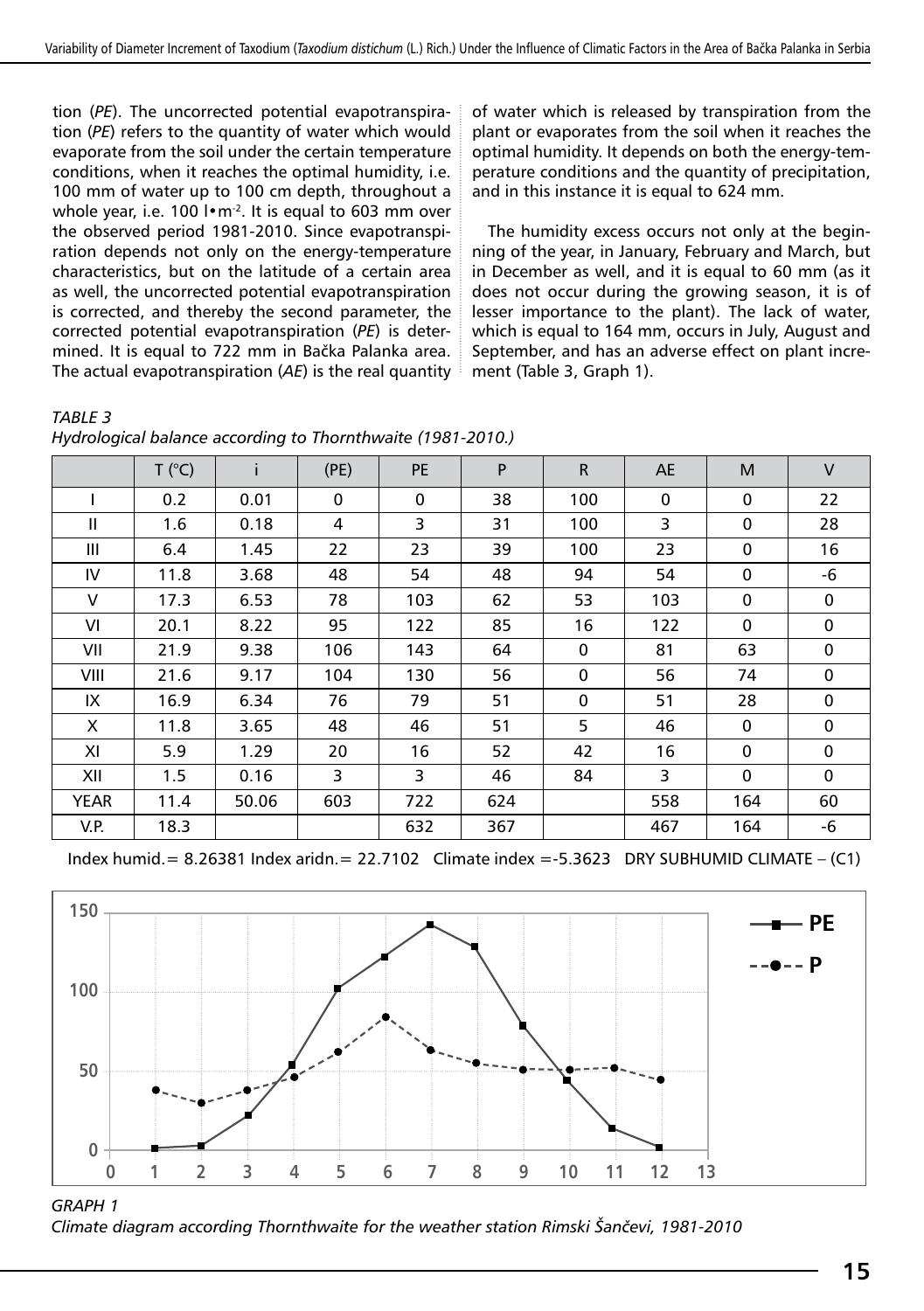#### *TABLE 4*

| ---------                                                 |  |                                                                                                                   |
|-----------------------------------------------------------|--|-------------------------------------------------------------------------------------------------------------------|
| method for the weather station Rimski Šančevi, 1981-2010. |  | Humidity index (I, ), aridity index (I¸), climate index (I¸) and climate types determined by using Thornthwaite's |
|                                                           |  |                                                                                                                   |

| $ARID - (E)$<br>1981<br>0<br>81.4171<br>$-48.85$<br>DRY SUBHUMID - (C1)<br>1982<br>11.2856<br>38.3661<br>$-11.734$<br>1983<br>$-15.596$<br>34.4147<br>$-36.245$<br>SEMI-ARID - (D)<br>1984<br>3.40306<br>19.1265<br>$-8.0729$<br>DRY SUBHUMID - (C1)<br>1985<br>11.5023<br>31.8364<br>$-7.5996$<br>DRY SUBHUMID - (C1)<br>1986<br>$-1.3681$<br>37.3262<br>$-23.764$<br>SEMI-ARID - (D)<br>1987<br>38.9877<br>39.7391<br>15.1443<br>MOIST SUBHUMID - (C2)<br>7.90701<br>47.416<br>1988<br>$-20.543$<br>SEMI-ARID - (D)<br>$-22.375$<br>29.5854<br>1989<br>$-40.126$<br>$ARID - (E)$<br>1990<br>$-1.658$<br>40.4085<br>$-25.903$<br>SEMI-ARID - (D)<br>1991<br>14.6262<br>3.76397<br>12.3678<br>MOIST SUBHUMID - (C2)<br>1992<br>9.0862<br>46.425<br>$-18.769$<br>DRY SUBHUMID - (C1)<br>1993<br>11.4399<br>48.3845<br>$-17.591$<br>DRY SUBHUMID - (C1)<br>28.7569<br>1994<br>3.97241<br>$-13.282$<br>DRY SUBHUMID - (C1)<br>MOIST SUBHUMID - (C2)<br>1995<br>17.7248<br>21.7483<br>4.67585<br>1996<br>21.9714<br>8.5633<br>MOIST SUBHUMID - (C2)<br>16.8334<br>26.6338<br>15.9019<br>1997<br>17.0927<br>MOIST SUBHUMID - (C2)<br>5.67084<br>6.53068<br>MOIST SUBHUMID - (C2)<br>1998<br>1.75243<br>1999<br>25.9862<br>1.74614<br>24.9385<br>MILD HUMID - (B1)<br>2000<br>$-20.101$<br>63.2524<br>$-58.053$<br>$ARID - (E)$<br>MODERATE HUMID - (B2)<br>2001<br>46.2976<br>9.2512<br>40.7468<br>37.7059<br>2002<br>$-7.3209$<br>$-29.944$<br>SEMI-ARID - (D)<br>2003<br>8.07373<br>48.8476<br>$-21.235$<br>SEMI-ARID - (D)<br>2004<br>31.9326<br>15.7893<br>22.459<br>MILD HUMID - (B1)<br>MOIST SUBHUMID - (C2)<br>2005<br>5.36094<br>3.9467<br>2.99292<br>2006<br>4.45894<br>21.3758<br>$-8.3665$<br>DRY SUBHUMID - (C1)<br>2007<br>MOIST SUBHUMID - (C2)<br>23.7785<br>26.9406<br>7.6141<br>31.46<br>SEMI-ARID - (D)<br>2008<br>$-5.1799$<br>$-24.056$<br>2009<br>13.887<br>38.8102<br>$-9.3992$<br>DRY SUBHUMID - (C1)<br>2010<br>43.234<br>$\pmb{0}$<br>MODERATE HUMID - (B2)<br>43.234<br>1981-2010<br>22.7102<br>8.26381<br>$-5.3623$<br>DRY SUBHUMID - (C1) | Year | $I_h$ | $\mathsf{I}_{\mathsf{a}}$ | $\frac{1}{c}$ | Climate type |
|-------------------------------------------------------------------------------------------------------------------------------------------------------------------------------------------------------------------------------------------------------------------------------------------------------------------------------------------------------------------------------------------------------------------------------------------------------------------------------------------------------------------------------------------------------------------------------------------------------------------------------------------------------------------------------------------------------------------------------------------------------------------------------------------------------------------------------------------------------------------------------------------------------------------------------------------------------------------------------------------------------------------------------------------------------------------------------------------------------------------------------------------------------------------------------------------------------------------------------------------------------------------------------------------------------------------------------------------------------------------------------------------------------------------------------------------------------------------------------------------------------------------------------------------------------------------------------------------------------------------------------------------------------------------------------------------------------------------------------------------------------------------------------------------------------------------------------------------------------------------------------------------------------------------------------------------------------------------------------------------------------------------------------------------------------------------|------|-------|---------------------------|---------------|--------------|
|                                                                                                                                                                                                                                                                                                                                                                                                                                                                                                                                                                                                                                                                                                                                                                                                                                                                                                                                                                                                                                                                                                                                                                                                                                                                                                                                                                                                                                                                                                                                                                                                                                                                                                                                                                                                                                                                                                                                                                                                                                                                   |      |       |                           |               |              |
|                                                                                                                                                                                                                                                                                                                                                                                                                                                                                                                                                                                                                                                                                                                                                                                                                                                                                                                                                                                                                                                                                                                                                                                                                                                                                                                                                                                                                                                                                                                                                                                                                                                                                                                                                                                                                                                                                                                                                                                                                                                                   |      |       |                           |               |              |
|                                                                                                                                                                                                                                                                                                                                                                                                                                                                                                                                                                                                                                                                                                                                                                                                                                                                                                                                                                                                                                                                                                                                                                                                                                                                                                                                                                                                                                                                                                                                                                                                                                                                                                                                                                                                                                                                                                                                                                                                                                                                   |      |       |                           |               |              |
|                                                                                                                                                                                                                                                                                                                                                                                                                                                                                                                                                                                                                                                                                                                                                                                                                                                                                                                                                                                                                                                                                                                                                                                                                                                                                                                                                                                                                                                                                                                                                                                                                                                                                                                                                                                                                                                                                                                                                                                                                                                                   |      |       |                           |               |              |
|                                                                                                                                                                                                                                                                                                                                                                                                                                                                                                                                                                                                                                                                                                                                                                                                                                                                                                                                                                                                                                                                                                                                                                                                                                                                                                                                                                                                                                                                                                                                                                                                                                                                                                                                                                                                                                                                                                                                                                                                                                                                   |      |       |                           |               |              |
|                                                                                                                                                                                                                                                                                                                                                                                                                                                                                                                                                                                                                                                                                                                                                                                                                                                                                                                                                                                                                                                                                                                                                                                                                                                                                                                                                                                                                                                                                                                                                                                                                                                                                                                                                                                                                                                                                                                                                                                                                                                                   |      |       |                           |               |              |
|                                                                                                                                                                                                                                                                                                                                                                                                                                                                                                                                                                                                                                                                                                                                                                                                                                                                                                                                                                                                                                                                                                                                                                                                                                                                                                                                                                                                                                                                                                                                                                                                                                                                                                                                                                                                                                                                                                                                                                                                                                                                   |      |       |                           |               |              |
|                                                                                                                                                                                                                                                                                                                                                                                                                                                                                                                                                                                                                                                                                                                                                                                                                                                                                                                                                                                                                                                                                                                                                                                                                                                                                                                                                                                                                                                                                                                                                                                                                                                                                                                                                                                                                                                                                                                                                                                                                                                                   |      |       |                           |               |              |
|                                                                                                                                                                                                                                                                                                                                                                                                                                                                                                                                                                                                                                                                                                                                                                                                                                                                                                                                                                                                                                                                                                                                                                                                                                                                                                                                                                                                                                                                                                                                                                                                                                                                                                                                                                                                                                                                                                                                                                                                                                                                   |      |       |                           |               |              |
|                                                                                                                                                                                                                                                                                                                                                                                                                                                                                                                                                                                                                                                                                                                                                                                                                                                                                                                                                                                                                                                                                                                                                                                                                                                                                                                                                                                                                                                                                                                                                                                                                                                                                                                                                                                                                                                                                                                                                                                                                                                                   |      |       |                           |               |              |
|                                                                                                                                                                                                                                                                                                                                                                                                                                                                                                                                                                                                                                                                                                                                                                                                                                                                                                                                                                                                                                                                                                                                                                                                                                                                                                                                                                                                                                                                                                                                                                                                                                                                                                                                                                                                                                                                                                                                                                                                                                                                   |      |       |                           |               |              |
|                                                                                                                                                                                                                                                                                                                                                                                                                                                                                                                                                                                                                                                                                                                                                                                                                                                                                                                                                                                                                                                                                                                                                                                                                                                                                                                                                                                                                                                                                                                                                                                                                                                                                                                                                                                                                                                                                                                                                                                                                                                                   |      |       |                           |               |              |
|                                                                                                                                                                                                                                                                                                                                                                                                                                                                                                                                                                                                                                                                                                                                                                                                                                                                                                                                                                                                                                                                                                                                                                                                                                                                                                                                                                                                                                                                                                                                                                                                                                                                                                                                                                                                                                                                                                                                                                                                                                                                   |      |       |                           |               |              |
|                                                                                                                                                                                                                                                                                                                                                                                                                                                                                                                                                                                                                                                                                                                                                                                                                                                                                                                                                                                                                                                                                                                                                                                                                                                                                                                                                                                                                                                                                                                                                                                                                                                                                                                                                                                                                                                                                                                                                                                                                                                                   |      |       |                           |               |              |
|                                                                                                                                                                                                                                                                                                                                                                                                                                                                                                                                                                                                                                                                                                                                                                                                                                                                                                                                                                                                                                                                                                                                                                                                                                                                                                                                                                                                                                                                                                                                                                                                                                                                                                                                                                                                                                                                                                                                                                                                                                                                   |      |       |                           |               |              |
|                                                                                                                                                                                                                                                                                                                                                                                                                                                                                                                                                                                                                                                                                                                                                                                                                                                                                                                                                                                                                                                                                                                                                                                                                                                                                                                                                                                                                                                                                                                                                                                                                                                                                                                                                                                                                                                                                                                                                                                                                                                                   |      |       |                           |               |              |
|                                                                                                                                                                                                                                                                                                                                                                                                                                                                                                                                                                                                                                                                                                                                                                                                                                                                                                                                                                                                                                                                                                                                                                                                                                                                                                                                                                                                                                                                                                                                                                                                                                                                                                                                                                                                                                                                                                                                                                                                                                                                   |      |       |                           |               |              |
|                                                                                                                                                                                                                                                                                                                                                                                                                                                                                                                                                                                                                                                                                                                                                                                                                                                                                                                                                                                                                                                                                                                                                                                                                                                                                                                                                                                                                                                                                                                                                                                                                                                                                                                                                                                                                                                                                                                                                                                                                                                                   |      |       |                           |               |              |
|                                                                                                                                                                                                                                                                                                                                                                                                                                                                                                                                                                                                                                                                                                                                                                                                                                                                                                                                                                                                                                                                                                                                                                                                                                                                                                                                                                                                                                                                                                                                                                                                                                                                                                                                                                                                                                                                                                                                                                                                                                                                   |      |       |                           |               |              |
|                                                                                                                                                                                                                                                                                                                                                                                                                                                                                                                                                                                                                                                                                                                                                                                                                                                                                                                                                                                                                                                                                                                                                                                                                                                                                                                                                                                                                                                                                                                                                                                                                                                                                                                                                                                                                                                                                                                                                                                                                                                                   |      |       |                           |               |              |
|                                                                                                                                                                                                                                                                                                                                                                                                                                                                                                                                                                                                                                                                                                                                                                                                                                                                                                                                                                                                                                                                                                                                                                                                                                                                                                                                                                                                                                                                                                                                                                                                                                                                                                                                                                                                                                                                                                                                                                                                                                                                   |      |       |                           |               |              |
|                                                                                                                                                                                                                                                                                                                                                                                                                                                                                                                                                                                                                                                                                                                                                                                                                                                                                                                                                                                                                                                                                                                                                                                                                                                                                                                                                                                                                                                                                                                                                                                                                                                                                                                                                                                                                                                                                                                                                                                                                                                                   |      |       |                           |               |              |
|                                                                                                                                                                                                                                                                                                                                                                                                                                                                                                                                                                                                                                                                                                                                                                                                                                                                                                                                                                                                                                                                                                                                                                                                                                                                                                                                                                                                                                                                                                                                                                                                                                                                                                                                                                                                                                                                                                                                                                                                                                                                   |      |       |                           |               |              |
|                                                                                                                                                                                                                                                                                                                                                                                                                                                                                                                                                                                                                                                                                                                                                                                                                                                                                                                                                                                                                                                                                                                                                                                                                                                                                                                                                                                                                                                                                                                                                                                                                                                                                                                                                                                                                                                                                                                                                                                                                                                                   |      |       |                           |               |              |
|                                                                                                                                                                                                                                                                                                                                                                                                                                                                                                                                                                                                                                                                                                                                                                                                                                                                                                                                                                                                                                                                                                                                                                                                                                                                                                                                                                                                                                                                                                                                                                                                                                                                                                                                                                                                                                                                                                                                                                                                                                                                   |      |       |                           |               |              |
|                                                                                                                                                                                                                                                                                                                                                                                                                                                                                                                                                                                                                                                                                                                                                                                                                                                                                                                                                                                                                                                                                                                                                                                                                                                                                                                                                                                                                                                                                                                                                                                                                                                                                                                                                                                                                                                                                                                                                                                                                                                                   |      |       |                           |               |              |
|                                                                                                                                                                                                                                                                                                                                                                                                                                                                                                                                                                                                                                                                                                                                                                                                                                                                                                                                                                                                                                                                                                                                                                                                                                                                                                                                                                                                                                                                                                                                                                                                                                                                                                                                                                                                                                                                                                                                                                                                                                                                   |      |       |                           |               |              |
|                                                                                                                                                                                                                                                                                                                                                                                                                                                                                                                                                                                                                                                                                                                                                                                                                                                                                                                                                                                                                                                                                                                                                                                                                                                                                                                                                                                                                                                                                                                                                                                                                                                                                                                                                                                                                                                                                                                                                                                                                                                                   |      |       |                           |               |              |
|                                                                                                                                                                                                                                                                                                                                                                                                                                                                                                                                                                                                                                                                                                                                                                                                                                                                                                                                                                                                                                                                                                                                                                                                                                                                                                                                                                                                                                                                                                                                                                                                                                                                                                                                                                                                                                                                                                                                                                                                                                                                   |      |       |                           |               |              |
|                                                                                                                                                                                                                                                                                                                                                                                                                                                                                                                                                                                                                                                                                                                                                                                                                                                                                                                                                                                                                                                                                                                                                                                                                                                                                                                                                                                                                                                                                                                                                                                                                                                                                                                                                                                                                                                                                                                                                                                                                                                                   |      |       |                           |               |              |
|                                                                                                                                                                                                                                                                                                                                                                                                                                                                                                                                                                                                                                                                                                                                                                                                                                                                                                                                                                                                                                                                                                                                                                                                                                                                                                                                                                                                                                                                                                                                                                                                                                                                                                                                                                                                                                                                                                                                                                                                                                                                   |      |       |                           |               |              |

#### **Climate index determined by using Thornthwaite's method**

In the Table 4 are shown the values of the humidity index (/<sub>h</sub>), aridity index (/<sub>a</sub>) and climate index (/<sub>c</sub>) in Bačka Palanka area regarding the observed period, as well as climate types determi-ned by using Thornthwaite's classification [17]. These data are important for the comparative analysis with the trends of the current diameter increment of Taxodium. The average general climate index in Bačka Palanka area over the period 1981-2010 is -5.3623, and the climate type is subhumid dry (C1). The average general index ranges from -58.053 (in 2000) to 43.234 (in 2010), i.e. the climate ranges from arid (E), to moderate humid (B2).

#### **Diameter increment**

Analysis of the average current diameter increment of Taxodium trees per years over the observed period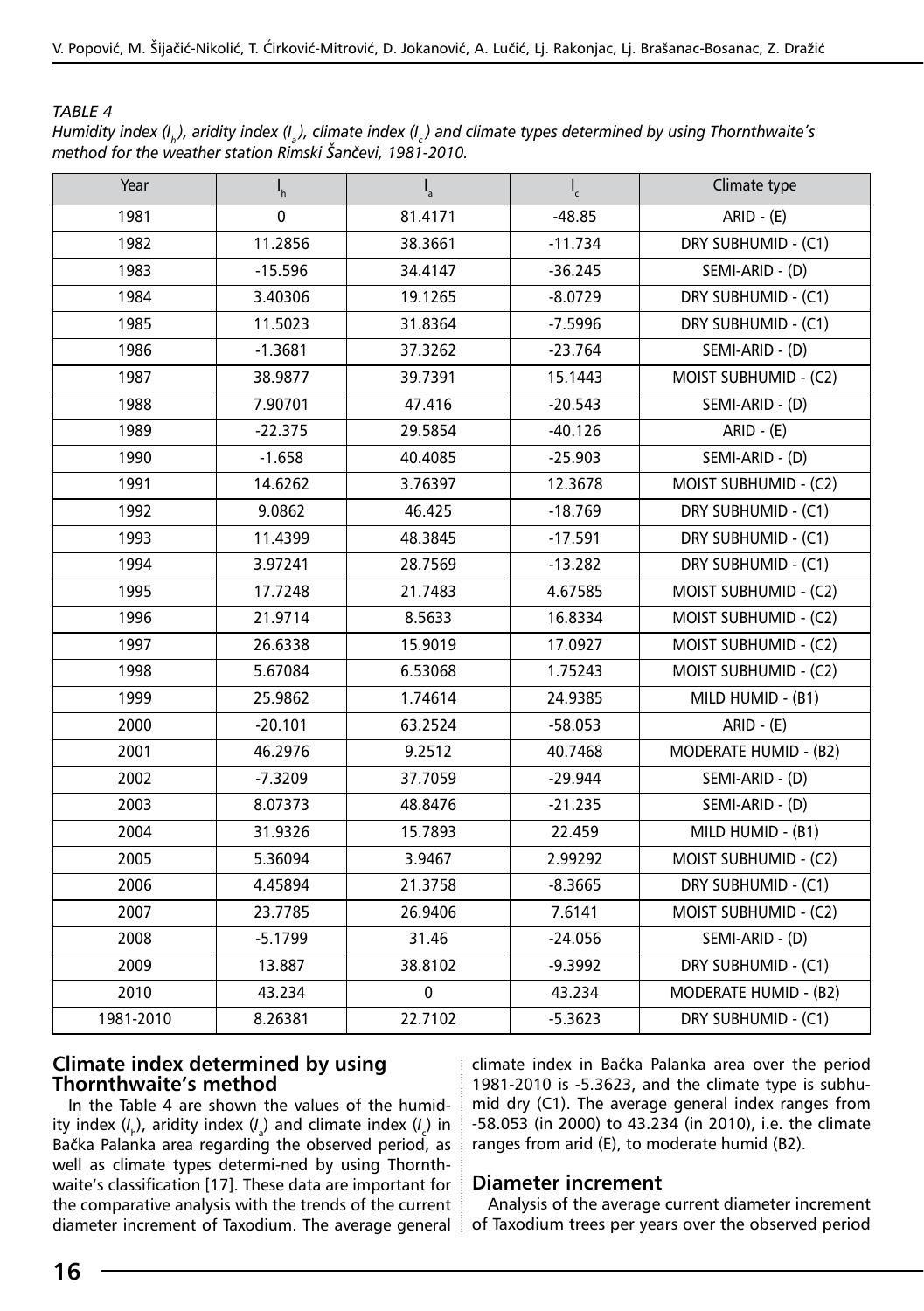|         | $\mathbf{I}_{d}$ | p         |           | ٠.        | $p_{v}$   |           |
|---------|------------------|-----------|-----------|-----------|-----------|-----------|
|         |                  | 0.1485    | $-0.5179$ | 0.0243    | 0.1668    | $-0.4191$ |
|         |                  | 0.4335    | 0.0034    | 0.8987    | 0.3784    | 0.0211    |
| p       | 0.1485           |           | $-0.3206$ | 0.8323    | 0.9240    | $-0.4061$ |
|         | 0.4335           |           | 0.0841    | 0.0000    | 0.0000    | 0.0260    |
|         | $-0.5179$        | $-0.3206$ |           | $-0.3751$ | $-0.3566$ | 0.7518    |
|         | 0.0034           | 0.0841    |           | 0.0411    | 0.0531    | 0.0000    |
|         | 0.0243           | 0.8323    | $-0.3751$ |           | 0.7820    | $-0.3807$ |
|         | 0.8987           | 0.0000    | 0.0411    |           | 0.0000    | 0.0379    |
| $p_{v}$ | 0.1668           | 0.9240    | $-0.3566$ | 0.7820    |           | $-0.4822$ |
|         | 0.3784           | 0.0000    | 0.0531    | 0.0000    |           | 0.0070    |
|         | $-0.4191$        | $-0.4061$ | 0.7518    | $-0.3807$ | $-0.4822$ |           |
|         | 0.0211           | 0.0260    | 0.0000    | 0.0379    | 0.0070    |           |

*TABLE 5 Correlation matrix*

shows the expected growth, but also significant oscillations in years when climatic conditions were the most important site factor which directly influenced the variations of the elements of growth.

The size of average current diameter increment of Taxodium trees ranges from 1.92 mm in 1994 to 3.46 mm in 1984, and annual average value is 2.61 mm (Graph 2).

#### **The impact of the climate elements on the diameter increment**

The values of correlation coefficients, presented in the correlation matrix (Table 5), show that there is a correlation between trends of current diameter increment (*i <sup>d</sup>*) and climatic parameters (annual amount of precipitation - *p*, mean annual temperature - *t*, amount of precipitation in the growing season -  $\rho_{_{\nu'}}$ mean temperature during the growing season -  $t_{_{\mathrm{v}}}$  and



*GRAPH 2 Current diameter increment (i<sup>d</sup> ) of Taxodium trees, 1981-2010.*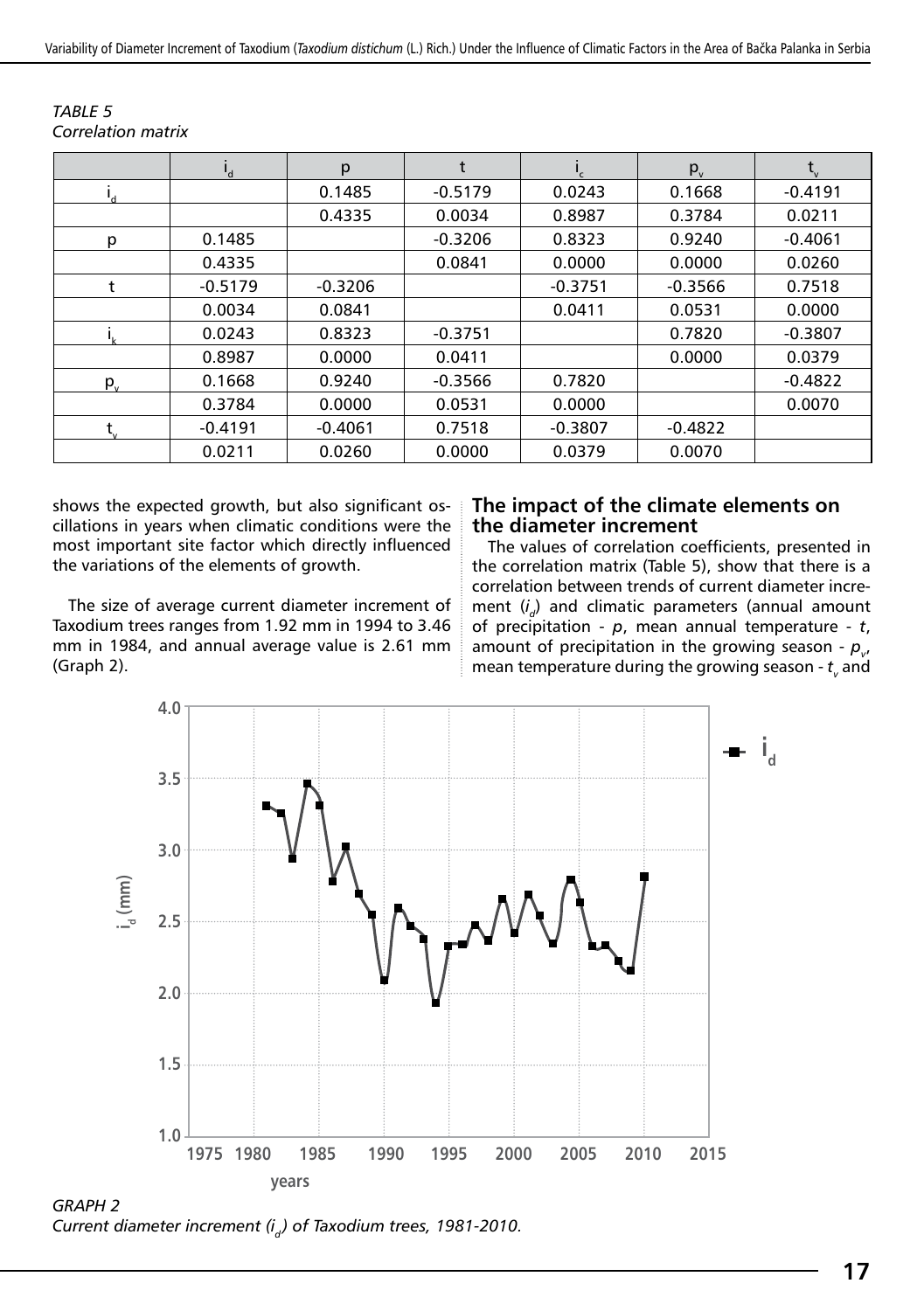



climate index - *i c* ). On this basis it can be concluded that the climate is an important site factor that directly influenced the course and the variation of current diameter increment.

The correlation between the amount of annual precipitation and diameter increment is positive, but this relationship is not in the range of significance (Table 5). With increasing of amount of precipitation, the value of the current diameter increment is also increased.

Mean annual temperatures have a greater impact on the value of the current diameter increment, the correlation coefficient is negative, and the relationship is in the range of significance (Table 5, Graph 3). With increasing of mean annual temperatures, the size of the current diameter increment decreases.

The correlation coefficient between the climate index and diameter increment is positive, but this relationship is not in the range of significance (Table 5).

Value of the correlation coefficient between the amount of precipitation in the growing season and diameter increment is positive, but it is not in the range of significance (Table 5). With increasing of amount of precipitation, the size of the current diameter increment increases.

The influence of high temperatures during the growing season on diameter increment is more clearly defined. The correlation coefficient is negative, and it is in the range of significance (Table 5, Graph 4). With decreasing of temperature values, the value of diameter increment increases.

In Graph 5, which shows the fluctuations of diameter increment, precipitation (annual and in growing season), it is evident that the line of the current diameter increment follows the fluctuation of the annual



 *GRAPH 4 The impact of the mean temperature during the growing season (t<sup>v</sup> ) on the diameter increment* (*i*<sub> $d$ </sub>)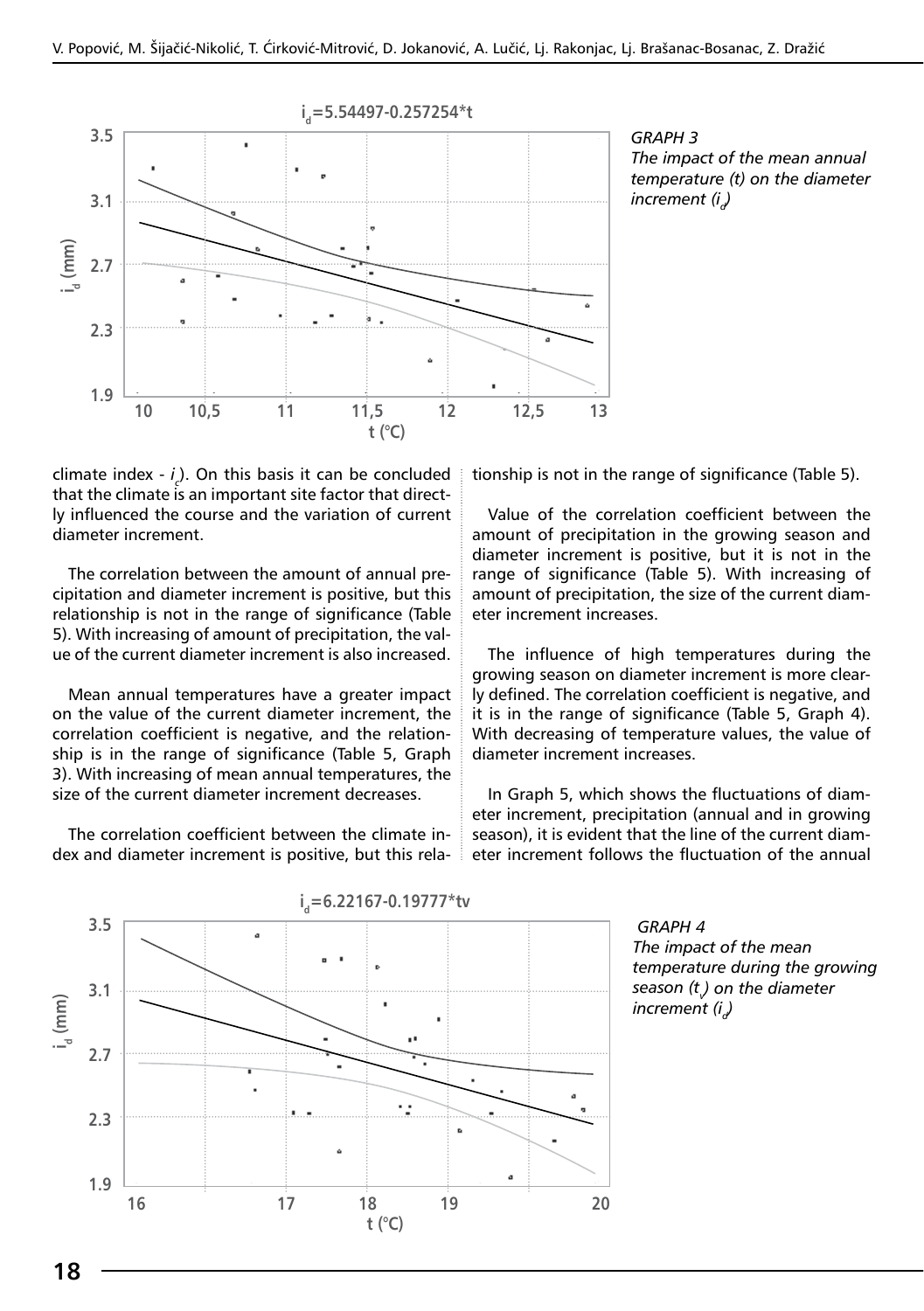

*GRAPH 5 The correlation of the trend of the current diameter increment (id), annual precipitation (p) and precipitation in the growing season (t<sup>v</sup> )*

sum of precipitation and precipitation in the vegetation period per years of the observed period. With increasing of amounts of precipitation during the year, especially in the growing season, the diameter increment increases, and vice versa.

In Graph 6, which shows the fluctuations of diameter increment, mean annual temperatures and mean temperatures in the growing season, it is evident that with the increasing of the temperature the size of the diameter increment decreases, and vice versa.



*GRAPH 6 The correlation of the trend of the current diameter increment (id), mean annual temperatures (t) and mean temperatures in the growing season (t<sup>v</sup> )*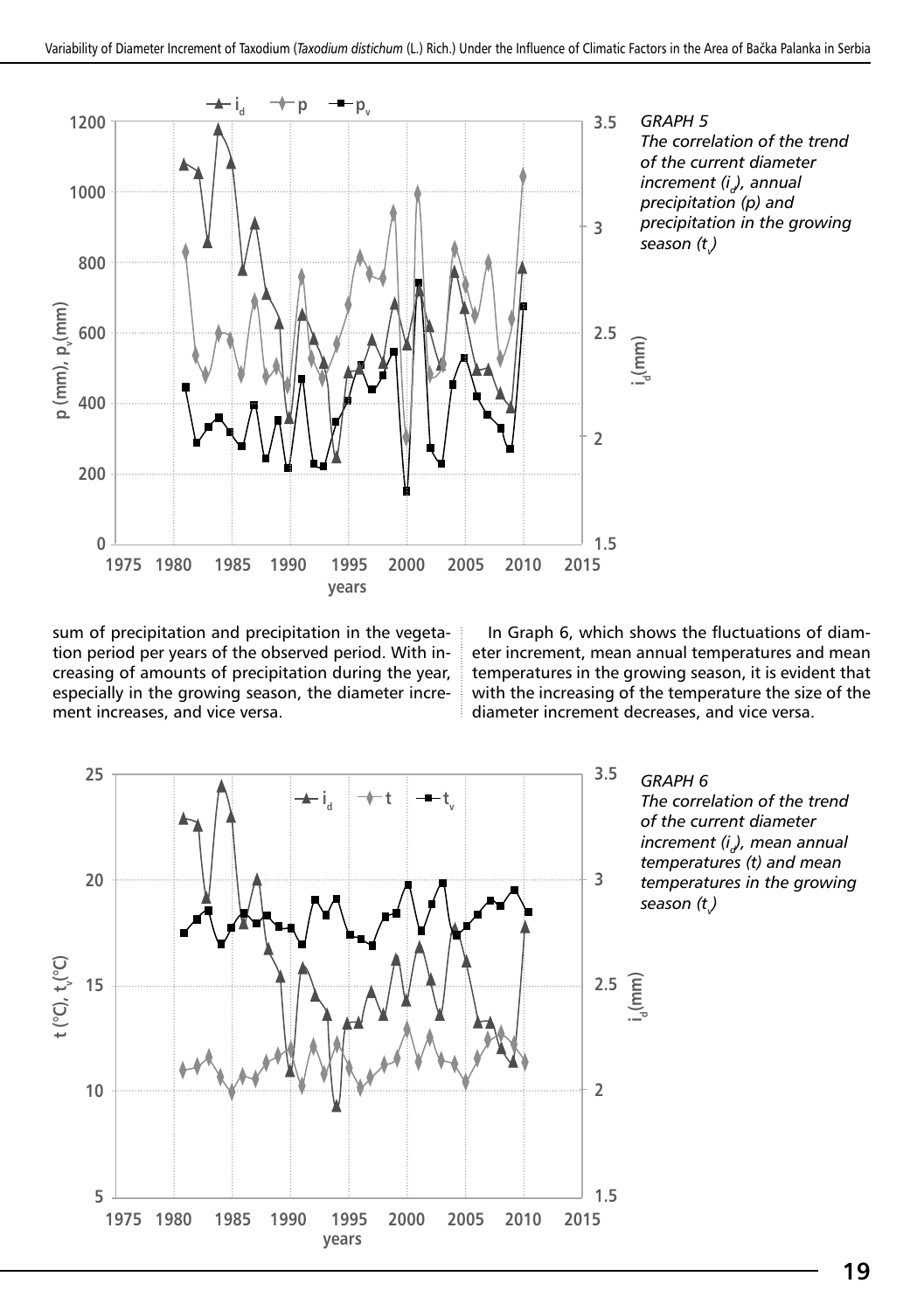



ter increment and climate index it is evident that their correlation exists.

The following authors had similar conclusions in their researches with other species: with Austrian pine (*Pinus nigra* Arn.) Tokar and Krekulova [12] in Slovak Republic, then Koprivica and Matović [13] in Ibarska Gorge in Serbia; Vukin and Isajev [14] on Mount Jelova gora in Serbia; with Scots pine (*Pinus sylvestris* L.) Zafirov [11] in area of Vitosha Mountain, Bulgaria, then Kilgore and Telewski [10] in Northern Michigans, North America; with spruce (*Picea abies* L.) Wimmer and Grabner [9] in Eastern Ore mountains in Germany, Kilgore and Telewski [10] in Northern Michigans, North America.

#### **CONCLUSIONS**

Based on the research of the impact of the climate elements on the current diameter increment of the Taxodium trees and the obtained results, the following conclusions are made:

- The climate is the important site factor that directly influenced the fluctuation and the variation of current diameter increment.

In Graph 7, which shows the fluctuations of diame-  $\frac{1}{2}$  - The values of the correlation coefficients show that there is a correlation between the trends of the current diameter increment and annual sums of precipitation, mean annual temperatures, sums of precipitation in the growing season, mean temperatures in the growing season and climate index.

> The increase of the mean annual temperatures and mean temperatures during the growing season leads to the decrease of the diameter increment. The increase of the quantity of precipitation over a year, particularly during the growing season, leads to the increase of the diameter increment, and vice versa.

> It implies that Taxodium as the species that grows on moist stands is able to react to the increased humidity as one of the most important site factors, upon which the growth of the basic quantitive tree parameters directly depends.

#### **Acknowledgements:**

The research is financed by the Ministry of Science and Technological Development of the Republic of Serbia, Project TR 31070 "The development of technological procedures in forestry with a view to an optimum forest cover realization" (2011-2014).